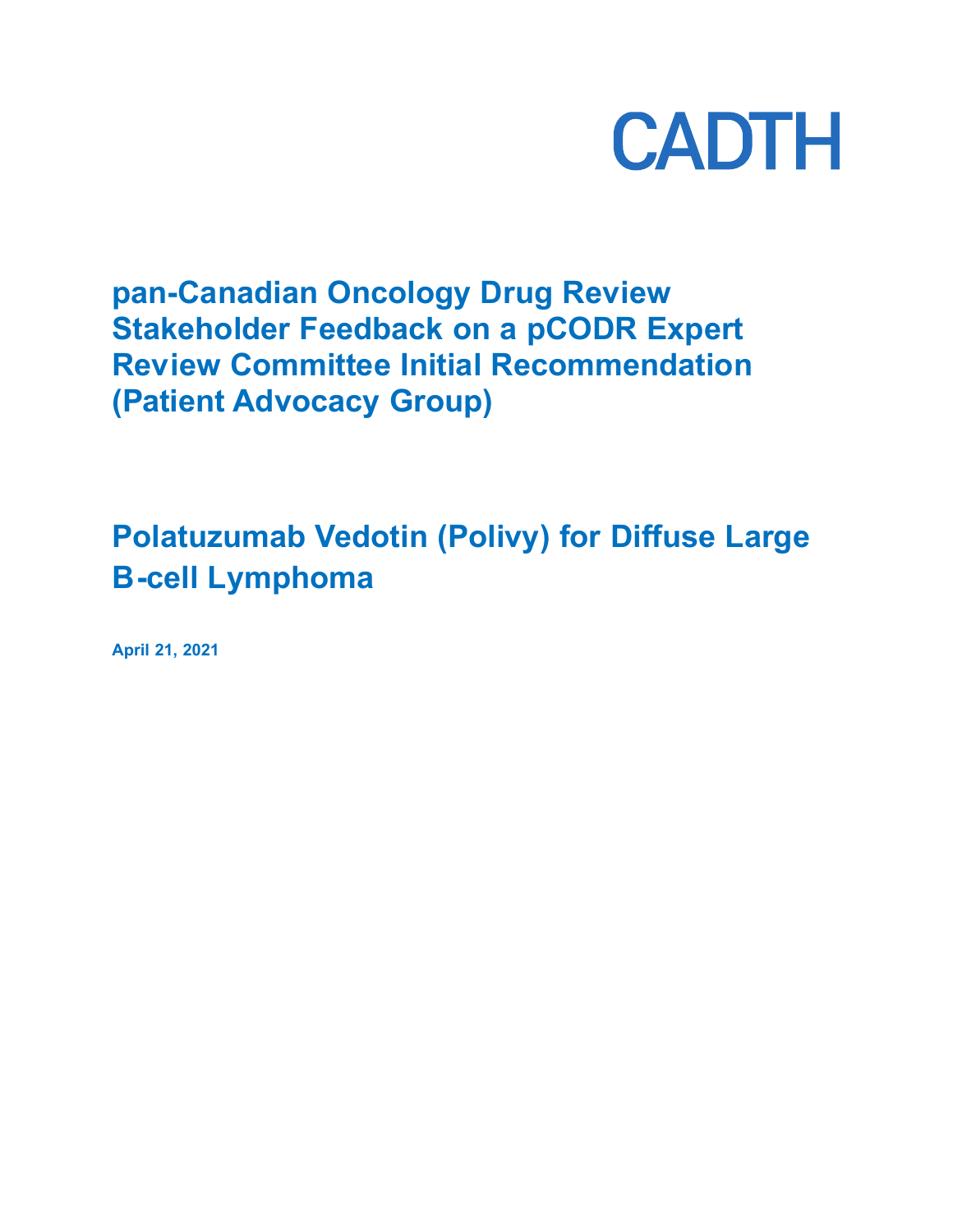

## **3 Feedback on pERC Initial Recommendation**

| Name of the Drug and Indication(s):    | Polatuzumab vedotin (Polivy) In combination with<br>bendamustine and rituximab for the treatment of adult<br>patients with relapsed or refractory diffuse large B-cell<br>lymphoma, not otherwise specified, who are not<br>eligible for autologous stem cell transplant and have<br>received at least 1 prior therapy. |
|----------------------------------------|-------------------------------------------------------------------------------------------------------------------------------------------------------------------------------------------------------------------------------------------------------------------------------------------------------------------------|
| Eligible Stakeholder Role              | <b>Patient Organization</b>                                                                                                                                                                                                                                                                                             |
| <b>Organization Providing Feedback</b> | Lymphoma Canada                                                                                                                                                                                                                                                                                                         |

*\* CADTH may contact this person if comments require clarification. Contact information will not be included in any public posting of this document by CADTH.*

### **3.1 Comments on the Initial Recommendation**

a) Please indicate if the stakeholder agrees, agrees in part, or disagrees with the initial recommendation:

| $\boxtimes$ Agrees<br>$\Box$ Agrees in part<br>$\Box$ Disagrees |  |
|-----------------------------------------------------------------|--|
|-----------------------------------------------------------------|--|

Agree with the recommendation with clinical trial data indicating a net clinical benefit of Pola-BR with comparator BR, and meeting primary endpoints. Agree with recommendation that this treatment aligns with patient values as it offers longer remission and survival, and has manageable side effects as provided through patient feedback from Lymphoma Canada.

b) Please provide editorial feedback on the initial recommendation to aid in clarity. Is the initial recommendation or are the components of the recommendation (e.g., clinical and economic evidence) clearly worded? Is the intent clear? Are the reasons clear?

| Page<br>Number | <b>Section</b><br>Title <sup>1</sup> | Paragraph,<br><b>Line Number</b> | <b>Comments and Suggested Changes to</b><br><b>Improve Clarity</b> |
|----------------|--------------------------------------|----------------------------------|--------------------------------------------------------------------|
|                |                                      |                                  |                                                                    |
|                |                                      |                                  |                                                                    |
|                |                                      |                                  |                                                                    |
|                |                                      |                                  |                                                                    |

#### **3.2 Comments Related to Eligible Stakeholder Provided Information**

Notwithstanding the feedback provided in part a) above, please indicate if the stakeholder would support this initial recommendation proceeding to final recommendation ("early conversion"), which would occur two business days after the end of the feedback deadline date.